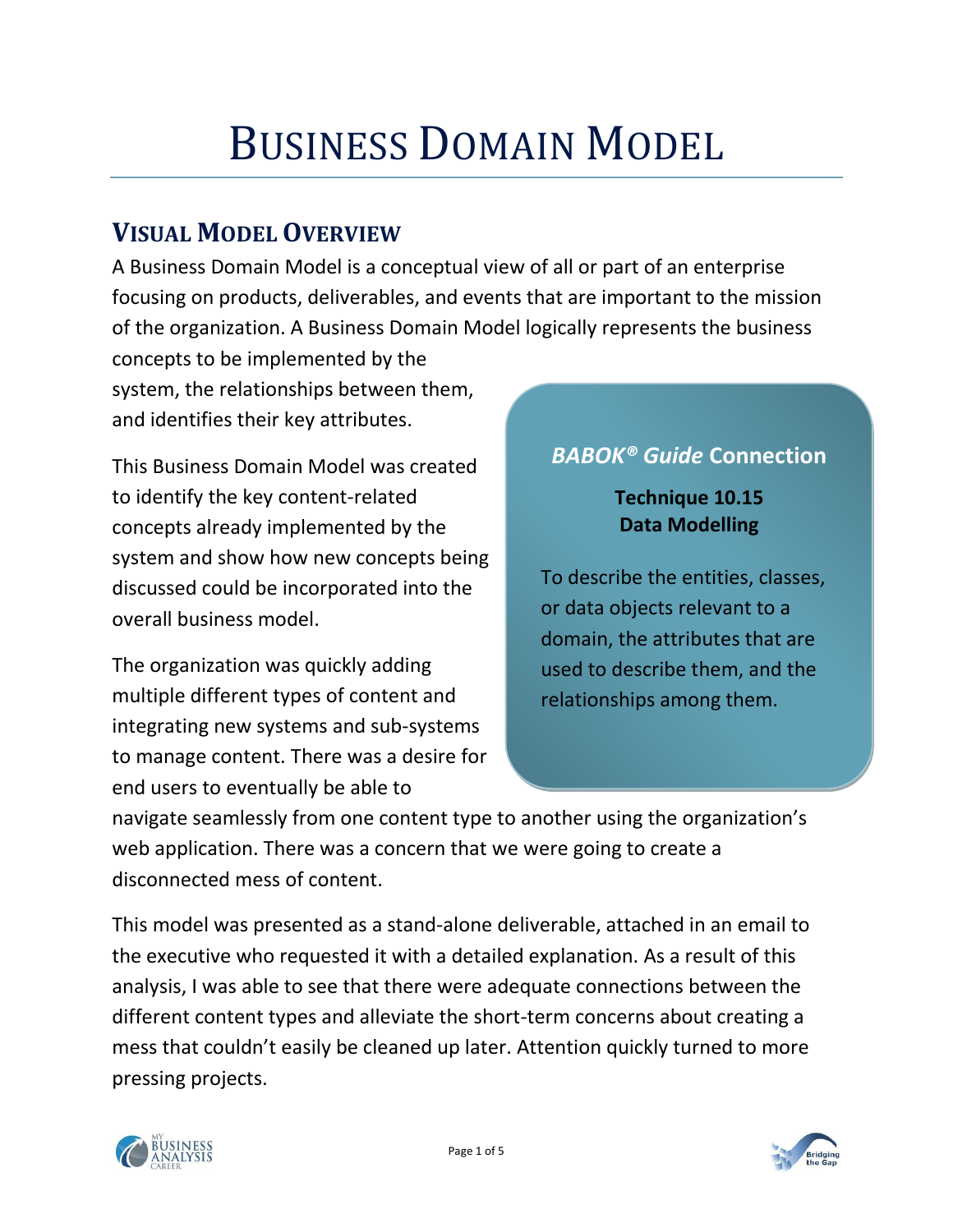

Content Inventory





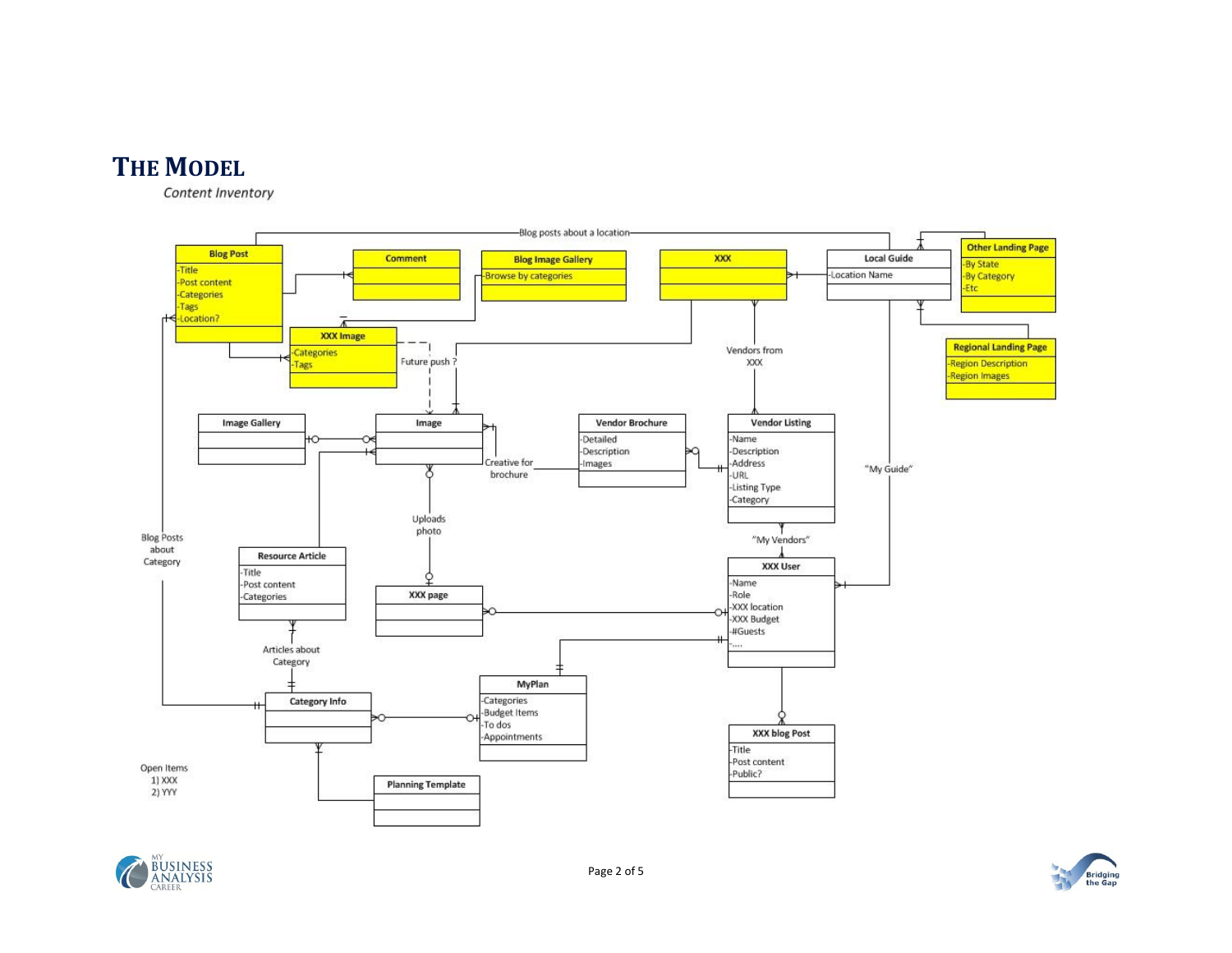# **DETAILED DESCRIPTION**

#### **Entities and Attributes**

Each box represents a business concept in business terms. The business concept is named in bold within the box. The attributes or elements of the business concept are listed in each box. In this scenario, this model represented an early draft and the list of attributes is often incomplete.

Yellow highlighting of the boxes was used to represent new or soon-to-bedeveloped concepts.

#### **Relationships**

The lines connecting the boxes represent relationships between business concepts.

| <b>Cardinality</b> | <b>Description</b>          |
|--------------------|-----------------------------|
|                    | Any number from one to many |
|                    | Zero to one                 |
|                    | Only one                    |
|                    | Any number (zero to many)   |

The ends of the lines represent different types of relationships:

These notations are part of Crow's Foot Notation. Unified Modeling Language (UML) provides an alternative notation for modeling multiplicity.

Let's look at how this works. For example, the concept for Vendor Listing is connected to Vendor Brochure. A Vendor Listing can have any number of Vendor Brochures – it may be zero if the brochure is not created yet, or it may be one or more. A Vendor Brochure is linked to one and only one Vendor Listing.

You'll notice a few of these connections are listed with no cardinality. When creating this model I had incomplete information. I was also new to using the Crow's Foot Notation and overlooked the need to have cardinality at the end of



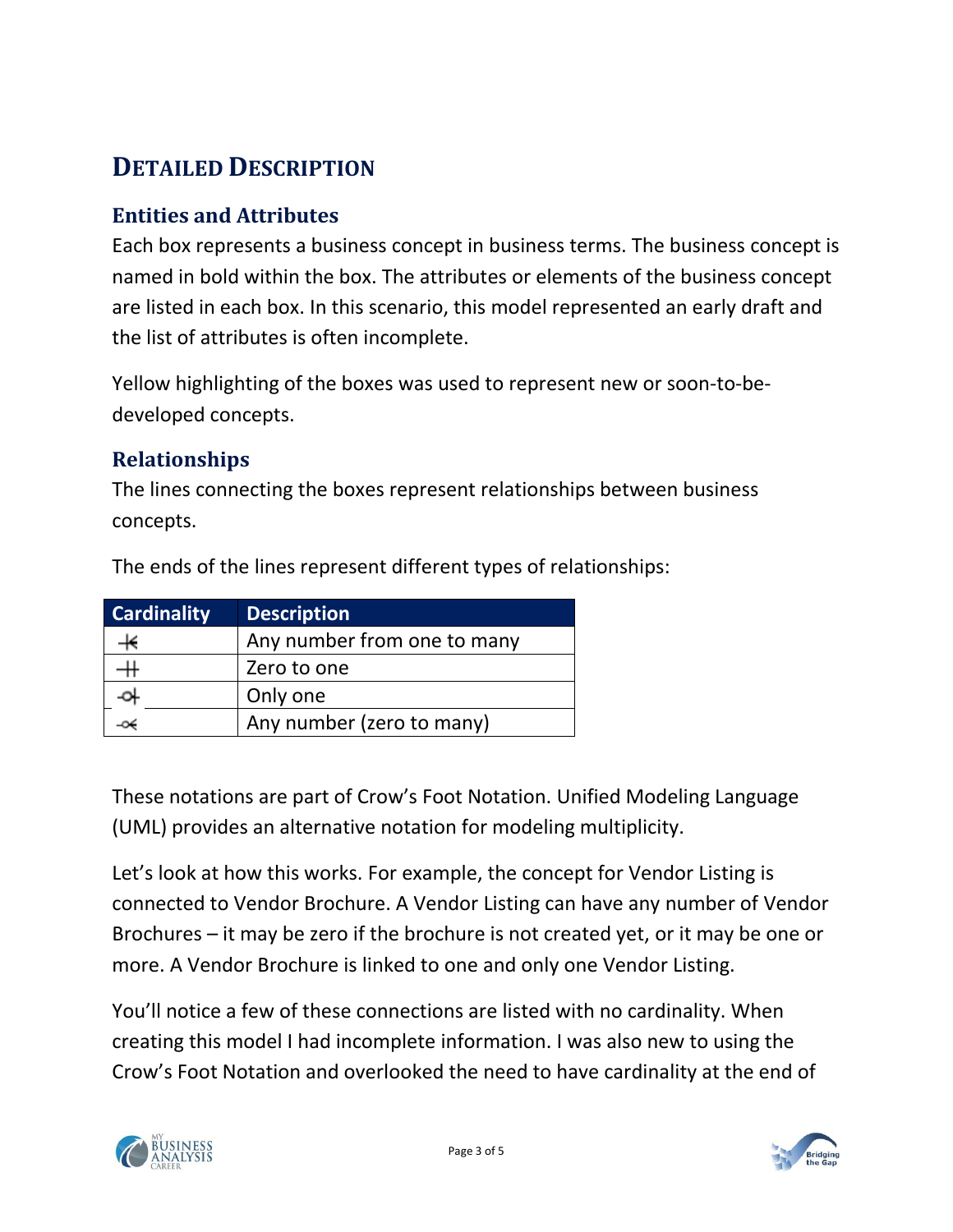every line. I prefer the UML multiplicity notation as I find it simpler, however it wasn't supported by the software I had access to at the time.

## **TERMINOLOGY**

A **Conceptual Data Model** is the term defined in the *BABOK® Guide* to refer to this type of model. Other comment terms include:

- **Class Diagram** This term is used when the model supports object-oriented development. It is an alternative to an ERD.
- **Data Model (Logical)**  An alternate term is used for models like this one that represent high-level business concepts and not necessarily the implemented database model.
- **Entity Relationship Diagram (ERD)** is the formal term used to refer to the type of diagram in this example. ERDs can be used to model data, relationships, and attributes at multiple levels of specificity, all the way down to the physical database model.
- $\triangleright$  **Relationship Map** A business model that shows the organizational context in terms of the relationship that exist among the organization, external customers, and providers.

# **POSSIBLE USES**

Use this type of model:

- $\triangleright$  When there is lack of clarity about what the key business concepts are and/or how key business concepts relate.
- $\triangleright$  When the data model is tied to an old business model and you need to break discussions from the actual data structures to focus on business terminology.
- $\triangleright$  When you need to identify how upcoming changes modify or extend your business model.
- $\triangleright$  When you need to show how concepts and data are connected across system boundaries.